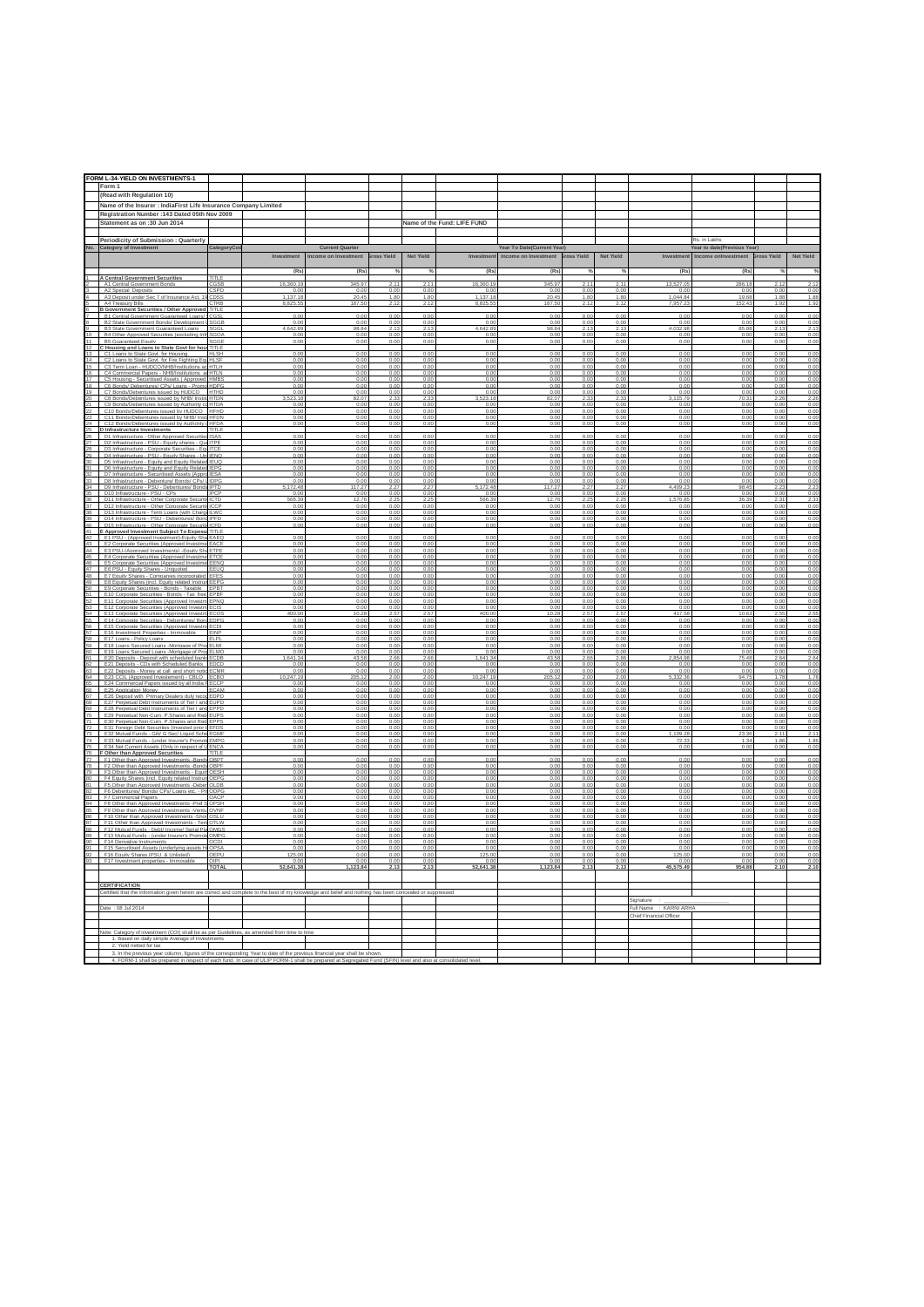|                                                                     | FORM L-34-YIELD ON INVESTMENTS-1                                                                                                       |                              |                                             |                        |                    |                             |                                                    |              |                  |                             |                                 |                                    |                     |
|---------------------------------------------------------------------|----------------------------------------------------------------------------------------------------------------------------------------|------------------------------|---------------------------------------------|------------------------|--------------------|-----------------------------|----------------------------------------------------|--------------|------------------|-----------------------------|---------------------------------|------------------------------------|---------------------|
|                                                                     | Form 1                                                                                                                                 |                              |                                             |                        |                    |                             |                                                    |              |                  |                             |                                 |                                    |                     |
|                                                                     | (Read with Regulation 10)<br>Name of the Insurer : IndiaFirst Life Insurance Company Limited                                           |                              |                                             |                        |                    |                             |                                                    |              |                  |                             |                                 |                                    |                     |
|                                                                     | Registration Number : 143 Dated 05th Nov 2009                                                                                          |                              |                                             |                        |                    |                             |                                                    |              |                  |                             |                                 |                                    |                     |
|                                                                     | Statement as on :30 Jun 2014                                                                                                           |                              |                                             |                        |                    |                             | Name of the Fund: PENSION AND GEN ANNUITY BUSINESS |              |                  |                             |                                 |                                    |                     |
|                                                                     | Periodicity of Submission : Quarterly                                                                                                  |                              |                                             |                        |                    |                             |                                                    |              |                  |                             | Rs. in Lakhs                    |                                    |                     |
|                                                                     | No. Category of Investment<br>CategoryCo                                                                                               |                              | <b>Current Quarter</b>                      |                        |                    |                             | Year To Date(Current Year)                         |              |                  |                             | fear to date(Previous Year)     |                                    |                     |
|                                                                     |                                                                                                                                        |                              | Investment Income on Investment Bross Yield |                        | <b>Net Yield</b>   |                             | Investment Income on Investment Bross Yield        |              | <b>Net Yield</b> | Investment                  | Income onlnvestment Bross Yield |                                    | Net Yield           |
|                                                                     |                                                                                                                                        | (Rs)                         | (Rs)                                        |                        | %                  | (Rs)                        | (Rs)                                               |              |                  | (Rs)                        | (Rs)                            |                                    | %                   |
|                                                                     | <b>A Central Government Securities</b><br><b>TITLE</b>                                                                                 |                              |                                             |                        |                    |                             |                                                    |              |                  |                             |                                 |                                    |                     |
|                                                                     | mment Bond<br>A2 Special Deposits<br>`SPD                                                                                              | 1 01 787 18<br>0.00          | 2 255 64<br>0.00                            | 22<br>0.00             | 222<br>0.00        | 1 01 787 18<br>0.00         | 2 255 64<br>0.00                                   | 0.00         | 22<br>0.00       | 39 096 15<br>0.00           | 1 094 17<br>0.00                | 280<br>0.00                        | 2.80<br>0.00        |
|                                                                     | A3 Deposit under Sec 7 of Insurance Act. 19<br>TRE<br>A4 Treasury Bills                                                                | 0.00<br>13,924.50            | 0.00<br>265.24                              | 0.00<br>1.91           | 0.00<br>1.90       | 0.00<br>13.924.5            | 0.00<br>265.24                                     | 0.00<br>1.90 | 0.00<br>1.9      | 0.00<br>1,293.8             | 0.001<br>10.18                  | 0 <sup>0<sup>c</sup></sup><br>0.79 | 0.00<br>0.79        |
|                                                                     | B Government Securities / Other Approved TITLE                                                                                         |                              |                                             |                        |                    |                             |                                                    |              |                  |                             |                                 |                                    |                     |
|                                                                     | <b>B1 Central Government Guaranteed Loans/ SCGSL</b><br>B2 State Government Bonds/ Development LSGGB                                   | n nr<br>0.00                 | n nr<br>0.00                                | 0 <sub>0</sub><br>0.00 | 0.00<br>0.00       | n no<br>0.00                | 0.01<br>0.00                                       | n nn<br>0.00 | 0.06<br>0.00     | n ni<br>0.00                | 0.00<br>0.00                    | 0 <sup>0</sup><br>0.00             | 0.00<br>0.00        |
| $^{\circ}$                                                          | B3 State Government Guaranteed Loans<br>SGGI<br>B4 Other Approved Securities (excluding Inf                                            | 40.115.74                    | 944.79<br>0.00                              | 2.36<br>0.01           | 2.36<br>0.00       | 40.115.74<br>0.00           | 944.79                                             | 2.36<br>0.00 | 2.36             | 31.338.3                    | 1.245.19<br>0.00                | 3.97<br>0.00                       | 3.97<br>0.00        |
| 1                                                                   | <b>B5 Guaranteed Equity</b><br>SG GI                                                                                                   | 0.00                         | 0.00                                        | 0.00                   | 0.00               | 0.00                        | 0.00                                               | 0.00         | 0.00             | 0.00                        | 0.00                            | 0.00                               | 0.00                |
| $\overline{2}$<br>3                                                 | C Housing and Loans to State Govt for hous<br>C1 Loans to State Govt, for Housing<br><b>HLSH</b>                                       | 0.00                         | 0.00                                        | 0.01                   | 0.00               | 0.00                        | 0.00                                               | 0.00         | 0.0              | 0.00                        | 0.00                            | 0.00                               | 0.00                |
| $\overline{4}$                                                      | C2 Loans to State Govt, for Fire Fighting Fourth SF<br>C3 Term Loan - HUDCO/NHB/Institutions ac<br>HTLH                                | 0.00<br>0.00                 | 0.00<br>0.00                                | 0.00<br>0.0            | 0.00<br>0.00       | 0.00<br>0.00                | 0.00<br>0.00                                       | 0.00<br>0.00 | 0.00<br>0.0      | 0.00<br>0.00                | 0.00<br>0.00                    | 0.00<br>0.00                       | 0.00<br>0.00        |
| 16  <br>$\overline{7}$                                              | C4 Commercial Papers - NHB/Institutions ad HTLN                                                                                        | 0.00                         | 0.00                                        | 0.00                   | 0.00               | 0.00                        | 0.00                                               | 0.00         | 0.00             | 0.00                        | 0.00                            | 0.00                               | 0.00                |
|                                                                     | C5 Housing - Securitised Assets ( Approved<br>HMBS<br>I8 C6 Bonds/ Debentures/ CPs/ Loans - Promo HDPG                                 | 0.00<br>0.00                 | 0.00<br>0.00                                | 0.0<br>0.00            | 0.00<br>0.00       | 0.00<br>0.00                | 0.00<br>0.00                                       | 0.00<br>0.00 | 0.0<br>0.00      | 0.00<br>0.00                | 0.00<br>0.00                    | 0.00<br>0.00                       | 0.00<br>0.00        |
| $\overline{9}$                                                      | C7 Bonds/Debentures issued by HUDCO<br><b>HTHD</b><br>C8 Bonds/Debentures issued by NHB/ Institu HTDN                                  | 0.00<br>38.649.36            | 0 <sub>0</sub><br>925.02                    | 0 <sup>o</sup><br>2.39 | 0.00<br>2.39       | 0 <sup>0</sup><br>38.649.36 | 925.02                                             | 2.39         | 0.01<br>2.39     | 0 <sub>0</sub><br>14.557.37 | n nn<br>346.42                  | 0 <sub>0</sub><br>2.38             | 0.00<br>2.38        |
| !1 I<br>$2^{\circ}$                                                 | C9 Bonds/Debentures issued by Authority co HTDA                                                                                        | 0.00                         | 0.00                                        | 0 <sub>0</sub>         | 0.00               | 0.00                        | 0.00                                               | 0.00         | 0.00             | 0.00                        | 0.00                            | 0.00                               | 0.00                |
| $23 -$                                                              | C10 Bonds/Debentures issued by HUDCO<br>HFHD<br>C11 Bonds/Debentures issued by NHB/ InstitHFDN                                         | 0.00<br>0.00                 | 0.00<br>0.00                                | 0.00<br>0.00           | 0.00<br>0.00       | 0.00<br>0.00                | 0.00<br>0.00                                       | 0.00<br>0.00 | 0.00<br>0.00     | 0.00<br>0.00                | 0.00<br>0.00                    | 0.00<br>0.00                       | 0.00<br>0.00        |
| 24                                                                  | C12 Bonds/Debentures issued by Authority o HFDA<br>25 D Infrastructure Investments<br>TITLE                                            | 0.00                         | 0.00                                        | 0.01                   | 0.00               | 0.00                        | n nr                                               | n nn         | 0.00             | 0 <sup>0<sup>c</sup></sup>  | 0.00                            | 0.00                               | 0.00                |
| 26                                                                  | D1 Infrastructure - Other Approved Securities<br>SAS                                                                                   | 0.00                         | 0.00                                        | 0.01                   | 0.00               | 0.00                        | 0.00                                               | 0.00         | 0.00             | 0.00                        | 0.00                            | 0.00                               | 0.00                |
| 28                                                                  | D2 Infrastructure - PSU - Equity shares - Que<br><b>TPE</b><br>D3 Infrastructure - Coroorate Securities - EquITCE                      | 0.00<br>0.00                 | 0.00<br>0.00                                | 0.0<br>0.00            | 0.00<br>0.00       | 0.00<br>0.00                | 0.00<br>0.00                                       | 0.00<br>0.00 | 0.00             | 0.00<br>0.00                | 0.00<br>0.00                    | 0.00<br>0.00                       | 0.00<br>0.00        |
| $\frac{1}{29}$                                                      | D4 Infrastructure - PSU - Equity Shares - Un<br>ENG<br>D5 Infrastructure - Equity and Equity Related IEUQ                              | 0.00<br>0.00                 | 0.00<br>0.00                                | 0.01                   | 0.00<br>0.00       | 0.00<br>0.00                | 0.00<br>0.00                                       | 0.00<br>0.00 | 0.0              | 0.01<br>0.00                | 0.00<br>0.00                    | 0.00<br>0.00                       | 0.00<br>0.00        |
| 11                                                                  | D6 Infrastructure - Foulty and Foulty Related IFPG                                                                                     | 0.00                         | 0.00                                        | 0.00                   | 0.00               | 0.00                        | 0.00                                               | 0.00         | 0.00             | 0.00                        | 0.00                            | 0.00                               | 0.00                |
|                                                                     | D7 Infrastructure - Securitised Assets (Appro<br><b>ESA</b><br>33 D8 Infrastructure - Debenture/ Bonds/ CPs/ LIDPG                     | 0.00<br>0.00                 | 0.00<br>0.00                                | 0.01<br>0.00           | 0.00<br>0.00       | 0.00<br>0.00                | 0.00<br>0.00                                       | 0.00<br>0.00 | 0.0<br>0.00      | 0.00<br>0.00                | 0.00<br>0.00                    | 0.00<br>0.00                       | 0.00<br>0.00        |
| 34                                                                  | D9 Infrastructure - PSU - Debentures/ Bonds<br>35 D10 Infrastructure - PSU - CPs                                                       | 54,756.44<br>0.00            | 1,294.14<br>0.00                            | 0.00                   | 2.36<br>0.00       | 54 756 44<br>0.00           | 1.294.14<br>0.00                                   | 2.36<br>0.00 | 0.00             | 23,200.5<br>0.00            | 667.06<br>0.00                  | 2.88<br>0.00                       | 2.88<br>0.00        |
|                                                                     | 16 D11 Infrastructure - Other Corporate Securit<br>$c_{\rm TD}$                                                                        | 26.45                        | 119.24                                      |                        | 228                | 5 226 45                    | 119.24                                             | 228          |                  | 5 049 76                    | 131.09                          | 2.60                               | $\frac{2.60}{1.18}$ |
| 37<br>38                                                            | D12 Infrastructure - Other Corporate Securitie<br>ICCP<br>D13 Infrastructure - Term Loans (with Charge ILWC                            | 0.00<br>0.00                 | 0.00<br>0.00                                | 0.00<br>0.00           | 0.00<br>0.00       | 0.00<br>0.00                | 0.00<br>0.00                                       | 0.00<br>0.00 | 0.00<br>0.00     | 397.71<br>0.00              | 4.69<br>0.001                   | 1.18<br>0.00                       | 0.00                |
|                                                                     | 39 D14 Infrastructure - PSU - Debentures/ Bond IPFD<br>40 D15 Infrastructure - Other Corporate Securiti ICFD                           | 0.00<br>0.00                 | 0.00<br>0.00                                | 0.01<br>0.00           | 0.00<br>0.00       | 0.00<br>0.00                | 0.00<br>0.00                                       | 0.00<br>0.00 | 0.0<br>0.00      | 0.00<br>0.00                | 0.00<br>0.00                    | 0.00<br>0.00                       | 0.00<br>0.00        |
|                                                                     | E Approved Investment Subject To Exposure<br>TITLE                                                                                     |                              |                                             |                        |                    |                             |                                                    |              |                  | 257.53                      | 4.43                            |                                    | 1.72                |
| 12<br>$43 -$                                                        | E1 PSU - (Approved Investment)-Equity Sha EAEQ<br>E2 Corporate Securities (Approved Investme EACE                                      | 0.00<br>0.00                 | 0.00<br>0.00                                | 0.00<br>0.01           | 0.00<br>0.00       | 0.00<br>0.00                | 0.00<br>0.00                                       | 0.00<br>0.00 | 0.00<br>0.00     | 1.837.36                    | 63.42                           | 1.72<br>3.45                       | 3.45                |
| $\overline{14}$<br>45                                               | E3 PSU-(Approved Investments) - Equity Sh<br>TPE<br>E4 Corporate Securities (Approved Investme ETCE                                    | 0.00<br>0.00                 | 0.00<br>0.00                                | 0.0<br>0.00            | 0.00<br>0.00       | 0.00<br>0.00                | 0.00                                               | 0.00<br>0.00 | 0.00             | 0.00                        | 0.00                            | 0.00<br>0.00                       | 0.00<br>0.00        |
| 6                                                                   | E5 Corporate Securities (Approved Investme<br>EENG                                                                                     | 0.00                         | 0.00                                        | 0.0                    | 0.00               | 0.00                        | 0.00                                               | 0.00         | 0.0              | 0.00                        | 0.00                            | 0.00                               | 0.00                |
| $\overline{7}$<br>81                                                | E6 PSU - Equity Shares - Unquoted<br>EEUC<br>E7 Foulty Shares - Companies incorporated EFFS                                            | 0.00<br>0.00                 | 0.00<br>0.00                                | 0.01<br>0.00           | 0.00<br>0.00       | 0.00<br>0.00                | 0.00<br>0.00                                       | 0.00<br>0.00 | 0.0<br>0.00      | 0.00<br>0.00                | 0.00<br>0.00                    | 0.00<br>0.00                       | 0.00<br>0.00        |
| $\overline{19}$<br>50                                               | E8 Equity Shares (incl. Equity related Instrun<br>EPO<br>E9 Corporate Securities - Bonds - Taxable EPBT                                | 0.00<br>104.05               | 0.00<br>50.45                               | 0.01<br>2.52           | 0.00<br>2.52       | 0.00<br>004.05              | 0.00<br>50.45                                      | 0.00<br>2.52 | 0.0<br>2.52      | 0.00<br>2,004.48            | 0.00<br>49.93                   | 0.00<br>2.49                       | 0.00<br>2.49        |
|                                                                     | E10 Corporate Securities - Bonds - Tax free<br>EPBF                                                                                    | 0.00                         | 0.00                                        | 0.00                   | 0.00               | 0.00                        | 0.00                                               | 0.00         | 0.00             | 0.00                        | 0.00                            | 0.00                               | 0.00                |
| $\frac{1}{3}$                                                       | 52 E11 Corporate Securities (Approved Investm EPNQ<br>F12 Corporate Securities (Approved Invest                                        | 0.00                         | 0.00<br>0.00                                | 0.00<br>0.01           | 0.00<br>0.00       | 0.00<br>0 <sup>0</sup>      | 0.00<br>0 <sub>0</sub>                             | 0.00<br>n nn | 0.00<br>n nr     | 0.00<br>0 <sup>0</sup>      | 0.00<br>n nn                    | 0.00<br>0.01                       | 0.00<br>0.00        |
|                                                                     | E13 Corporate Securities (Approved Investm ECOS<br>55 E14 Corporate Securities - Debentures/ Bond EDPG                                 | 904.75<br>n nr               | 596.97<br>0.00                              | 2.30<br>0.01           | 2.30<br>0.00       | 25.904.75<br>0.00           | 596.97<br>0.00                                     | 2.30<br>0.00 | 2.30<br>0.00     | 19.714.30<br>0.00           | 524.31<br>0.00                  | 2.64<br>0.00                       | 2.64<br>0.00        |
| 57                                                                  | E15 Corporate Securities (Approved Investm<br>E16 Investment Properties - Immovable<br><b>FINP</b>                                     | 0.00<br>0.00                 | 0.00<br>0.00                                | 0.00<br>0.00           | 0.00<br>0.00       | 0.00<br>0.00                | 0.00<br>0.00                                       | 0.00<br>0.00 | 0.0<br>0.00      | 0.01<br>0.00                | 0.00<br>0.00                    | 0.00<br>0.00                       | 0.00<br>0.00        |
|                                                                     | ER F17 Logne - Policy Logne<br>$\mathbb{H}$ PI                                                                                         | 0.00                         | 0.00                                        | 0.01                   | 0.00               | 0.00                        | 0.00                                               | n nn         | 0.00             | 0.00                        | n nn                            | 0.00                               | 0.00                |
| $^{50}$                                                             | E18 Loans Secured Loans -Mortgage of Prop ELMI<br>E19 Loans Secured Loans -Mortgage of Prop<br>ELMO                                    | 0.00<br>0.00                 | 0.00<br>0.00                                | 0.00<br>0.01           | 0.00<br>0.00       | 0.00<br>0.00                | 0.00<br>0.00                                       | 0.00<br>0.00 | 0.00<br>0.00     | 0.00<br>0.00                | 0.00<br>0.00                    | 0.00<br>0.00                       | 0.00<br>0.00        |
| $\overline{1}$<br>52                                                | E20 Deposits - Deposit with scheduled banks<br>CDE<br>E21 Deposits - CDs with Scheduled Banks<br>EDCD                                  | 1.939.86<br>0.00             | 133.66<br>0.00                              | 2.7<br>0.00            | 2.71<br>0.00       | 4.939.86<br>0.00            | 133.66<br>0.00                                     | 2.71<br>0.00 | 2.7<br>0.00      | 6.739.00<br>0.00            | 172.71<br>0.00                  | 2.56<br>0.00                       | 2.56<br>0.00        |
| $\frac{33}{64}$                                                     | E22 Deposits - Money at call and short notic<br>CMF                                                                                    | 0.00                         | 0.00                                        | 0.0                    | 0.00               | 0.00                        | 0.00                                               | 0.00         | 0.00             | 0.01                        | 0.00                            | 0.01                               | 0.00                |
|                                                                     | E23 CCIL (Approved Investement) - CBLO<br>ECBC<br>65 E24 Commercial Papers issued by all India FECCP                                   | 46.65<br>0.00                | 579.49<br>0.00                              | 2.02<br>0.00           | 2.02<br>0.00       | '46.65<br>0.00              | 79.49<br>0.00                                      | 0.00         | 0.00             | 348.15<br>0.00              | 71.12<br>0.00                   | 1.77<br>0.00                       | 1.77<br>0.00        |
| $\overline{6}$                                                      | E25 Application Money<br>CAN<br>67 E26 Deposit with Primary Dealers duly recog EDPD                                                    | 0.00<br>0.00                 | 0.00<br>0.00                                | 0.00<br>0.00           | 0.00<br>0.00       | 0.00<br>0.00                | 0.00<br>0.00                                       | 0.00<br>0.00 | 0.00<br>0.00     | 0.00<br>0.00                | 0.00<br>0.00                    | 0.34<br>0.00                       | 0.34<br>0.00        |
|                                                                     | E27 Perpetual Debt Instruments of Tier I and<br>EUPD<br>E28 Perpetual Debt Instruments of Tier I and EPPD                              | 0.00                         | 0.00                                        | 0.0                    | 0.00               | 0.00                        | 0.00                                               | 0.00         | 0.00             | 0.00                        | 0.00                            | 0.00                               | 0.00                |
|                                                                     | <sup>70</sup> E29 Perpetual Non-Cum. P. Shares and Rec<br>FLIPS                                                                        | 0.00<br>0.00                 | 0.00<br>0.00                                | 0.00<br>0 <sub>0</sub> | 0.00<br>0.00       | 0.00<br>0.00                | 0.00<br>0.00                                       | 0.00<br>0.00 | 0.00<br>0.00     | 0.00<br>0 <sup>0</sup>      | 0.00<br>0.001                   | 0.00<br>0 <sup>0</sup>             | 0.00<br>0.00        |
| $\overline{1}$                                                      | E30 Perpetual Non-Cum. P.Shares and Red EPPS<br>72 E31 Foreign Debt Securities (Invested prior to EFDS                                 | 0.00<br>0.00                 | 0.00<br>0.00                                | 0.00<br>0.00           | 0.00<br>0.00       | 0.00<br>0.00                | 0.00<br>0.00                                       | 0.00<br>0.00 | 0.00<br>0.00     | 0.00<br>0.00                | 0.00<br>0.00                    | 0.00<br>0.00                       | 0.00<br>0.00        |
| $\mathbf{z}$                                                        | E32 Mutual Funds - Gilt/ G Sec/ Liquid Sche<br>GMF<br>74 E33 Mutual Funds - funder Insurer's Promote EMPG                              | 9.748.39<br>0.00             | 91.83<br>0.00                               | 0.00                   | 0.00               | 9.748.39<br>0.00            | 91.83<br>0.00                                      | 0.94<br>0.00 | 0.00             | 4 150 35<br>1,481,30        | 83.14<br>29.96                  | 202                                | 2.00<br>2.02        |
|                                                                     | E34 Net Current Assets (Only in respect of U ENC/                                                                                      | 0.00                         | 0.00                                        | 0.0                    | 0.00               | 0.00                        | 0.00                                               | 0.00         |                  | 0 <sup>0</sup>              | 0.00                            | 0.00                               | 0.00                |
|                                                                     | 76 F Other than Approved Securities<br>TITLE<br>F1 Other than Approved Investments -Bonds OBPT                                         | 0.00                         | 0.00                                        | 0.00                   | 0.00               | 0.00                        | 0.00                                               | 0.00         | 0.00             | 0.00                        | 0.00                            | 0.00                               | 0.00                |
| $\overline{\mathbf{a}}$<br>79                                       | F2 Other than Approved Investments -Bonds<br>F3 Other than Approved Investments - Equity OESH                                          | 0.00                         | 0.00<br>0.00                                | 0.00                   | 0.00<br>0.00       | 0.00<br>0.00                | 0.00                                               | 0.00<br>0.00 | 0.00             | 0.0<br>0.00                 | 0.00<br>0.00                    | 0.00<br>0.00                       | 0.00<br>0.00        |
| $\overline{10}$                                                     | F4 Equity Shares (incl. Equity related Instrum<br>OEPO                                                                                 | 0.00                         | 0.00                                        | 0.0                    | 0.00               | 0.00                        | 0.00                                               | 0.00         | 0.0              | 0.00                        | 0.00                            | 0.00                               | 0.00                |
| R2                                                                  | F5 Other than Approved Inves<br>ments -Deben OLDB<br>F6 Debentures/ Bonds/ CPs/ Loans etc. - ProODPG                                   | 0.00<br>0.00                 | 0.00<br>0.00                                | 0.01<br>0.00           | 0.00<br>0.00       | 0.00<br>0.00                | 0.00<br>0.00                                       | 0.00<br>0.00 | 0.0<br>0.00      | 0.00<br>0.00                | 0.00<br>0.00                    | 0.00<br>0.00                       | 0.00<br>0.00        |
| $\overline{3}$<br>84                                                | F7 Commercial Papers<br><b>DACI</b><br>F8 Other than Approved Investments -Pref S OPSH                                                 | 0.00<br>0.00                 | 0.00<br>0.00                                | 0.01<br>0.00           | 0.00<br>0.00       | 0.00<br>0.00                | 0.00<br>0.00                                       | 0.00<br>0.00 | 0.0<br>0.00      | 0.00<br>0.00                | 0.00<br>0.00                    | 0.00<br>0.00                       | 0.00<br>0.00        |
| $5 -$                                                               | F9 Other than Approved Investments -Venture<br>OVNF                                                                                    | 0.00                         | 0.00                                        | 0.01                   | 0.00               | 0.00                        | 0.00                                               | 0.00         | 0.00             | 0.00                        | 0.00                            | 0.00                               | 0.00                |
| 86                                                                  | F10 Other than Approved Investments -Shor OSLU<br>F11 Other than Annroved Investments - Terr<br>N ITC                                  | 0.00<br>0.00                 | 0.00<br>0.00                                | 0.00<br>0.01           | 0.00<br>0.00       | 0.00<br>0.00                | 0.00<br>0 <sup>0<sup>c</sup></sup>                 | 0.00<br>0.00 | 0.00<br>0.00     | 0.00<br>0 <sup>0</sup>      | 0.00<br>0.001                   | 0.00<br>0 <sup>0</sup>             | 0.00<br>0.00        |
| 39                                                                  | B8 F12 Mutual Funds - Debt/ Income/ Serial Pla OMGS<br>F13 Mutual Funds - (under Insurer's Promote OMPG                                | 0.00<br>0.00                 | 0.00<br>0.00                                | 0.00<br>0.01           | 0.00<br>0.00       | 0.00<br>0.00                | 0.00<br>0.00                                       | 0.00<br>0.00 | 0.00<br>0.00     | 0.00<br>0.00                | 0.00<br>0.00                    | 0.00<br>0.00                       | 0.00<br>0.00        |
| $\begin{array}{c} 11 \overline{10} \\ 90 \overline{11} \end{array}$ | F14 Derivative Instruments<br>CDI<br>F15 Securitised Assets (underlying assets Hr OPSA                                                 | 0.00<br>0.00                 | 0.00<br>0.00                                | 0.00                   | 0.00<br>0.00       | 0.00<br>0.00                | 0.00                                               | 0.00<br>0.00 | 0.00             | 0.0<br>0.00                 | 0.00<br>0.00                    | 0.01<br>0.00                       | 0.00<br>0.00        |
|                                                                     | 12 F16 Fouity Shares (PSU & Unlisted)<br>OEPU                                                                                          | 0.00                         | 0.00                                        | 0.01                   | 0.00               | 0.00                        |                                                    | 0.00         | 0.00             | 0.00                        | 0.00                            | 0.00                               | 0.00                |
|                                                                     | 93 F17 Investment properties - Immovable<br><b>TOTAL</b>                                                                               | 0.00<br>3.25.803.38          | 0.00<br>7.260.08                            | 0.00<br>2.23           | 0.00<br>2.23       | 0.00<br>3.25.803.38         | 0.00<br>7.260.08                                   | 0.00<br>2.23 | 0.00<br>2.23     | 0.00<br>1.66.466.13         | 0.00<br>4.697.81                | 0.00<br>2.82                       | 0.00<br>2.82        |
|                                                                     |                                                                                                                                        |                              |                                             |                        |                    |                             |                                                    |              |                  |                             |                                 |                                    |                     |
|                                                                     | <b>CERTIFICATION</b>                                                                                                                   |                              |                                             |                        |                    |                             |                                                    |              |                  |                             |                                 |                                    |                     |
|                                                                     | Certified that the information given herein are correct and complete to the best of my knowledge and belief and nothing has been conce |                              |                                             |                        | aled or suppressed |                             |                                                    |              |                  | Signature                   |                                 |                                    |                     |
|                                                                     | Date: 08 Jul 2014                                                                                                                      |                              |                                             |                        |                    |                             |                                                    |              |                  | Full Name : KARNI ARHA      |                                 |                                    |                     |
|                                                                     |                                                                                                                                        |                              |                                             |                        |                    |                             |                                                    |              |                  | Chief Financial Officer     |                                 |                                    |                     |
|                                                                     | Note: Category of investment (COI) shall be as per Guidelin                                                                            | as amended from time to time |                                             |                        |                    |                             |                                                    |              |                  |                             |                                 |                                    |                     |
|                                                                     | 1. Based on daily simple Average of Invest<br>2. Yield netted for tax                                                                  |                              |                                             |                        |                    |                             |                                                    |              |                  |                             |                                 |                                    |                     |
|                                                                     | 3. In the previous year column, figures of the corresponding Year to date of the previous financial year shall be sh                   |                              |                                             |                        |                    |                             |                                                    |              |                  |                             |                                 |                                    |                     |
|                                                                     |                                                                                                                                        |                              |                                             |                        |                    |                             |                                                    |              |                  |                             |                                 |                                    |                     |